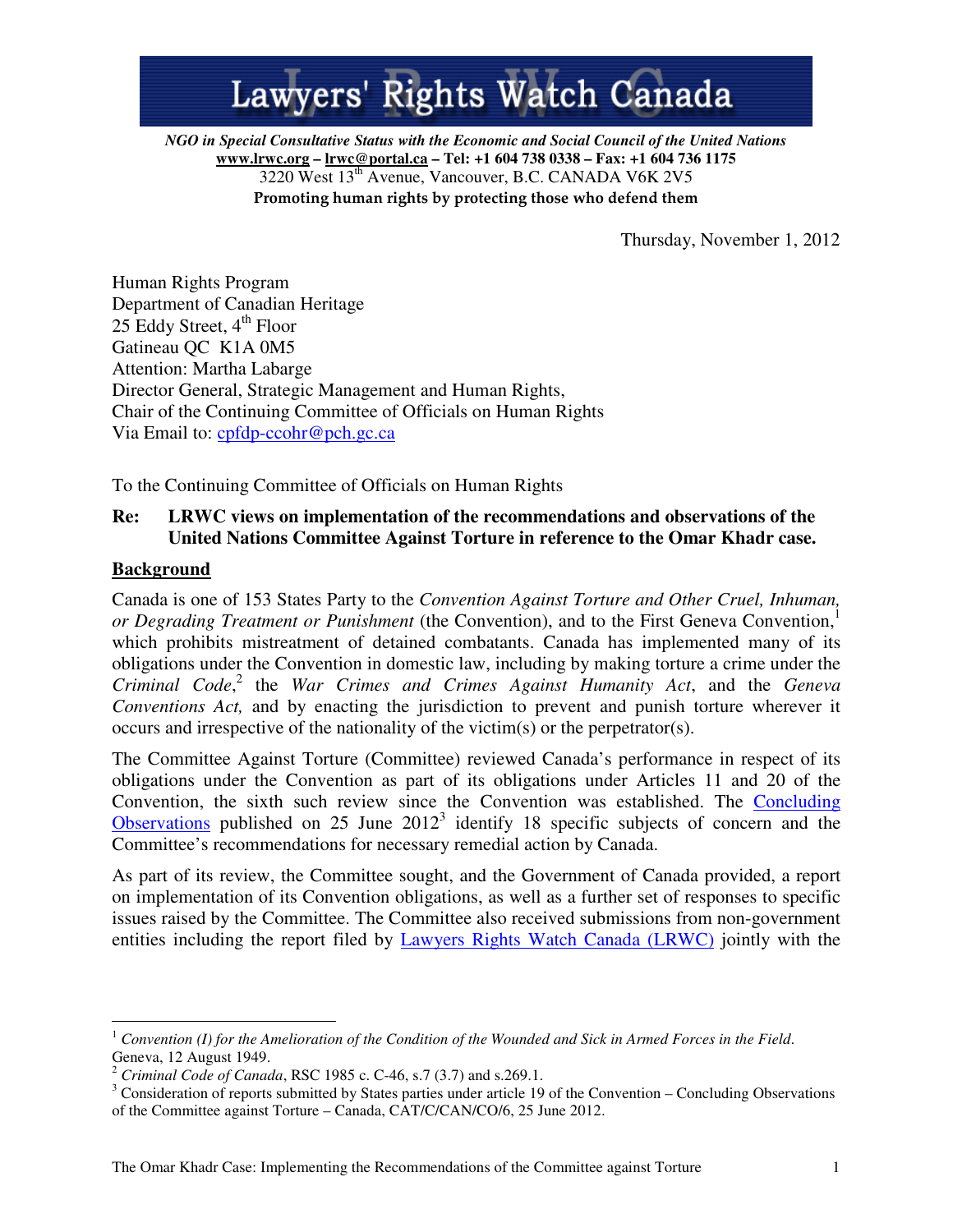International Civil Liberties Group (ICLMG).<sup>4</sup> The LRWC/ICLMG report identifies Canada's failures in its obligations under the Convention in the case of Canadian citizen Omar Khadr.

The Committee's Concluding Observations highlighted many of the concerns noted in the LRWC/ICLMG submissions, and included many similar recommendations in respect of Canada's Convention obligations. LRWC has been invited by the Continuing Committee on Human Rights (CCOHR) to provide comments on the Committee's observations. LRWC is grateful for the opportunity to participate in this dialogue which we assume will be ongoing until full implementation of the Committee's recommendations.

#### **Summary of Recommendations**

While the Concluding Observations contained 18 specific recommendations, LRWC has focused only on those recommendations directly related to the Omar Khadr case. LRWC calls for the following measures to comply with and implement the Committee's recommendations with respect to Canada's violations of the Convention in the Omar Khadr case. For ease of reference the recommendations or observations of the Committee regarding each recommended action are set out in the summary below.

#### **1. LRWC calls on Canada to establish a Royal Commission into the treatment of Omar Khadr and provide redress for Omar Khadr**

#### **The Committee's Observations:**

Paragraph 16

[T]he Committee urges the State party to promptly approve Omar Khadr's transfer application and ensure that he receives appropriate redress for human rights violations that the Canadian Supreme Court has ruled he experienced.

Paragraph 15

The State party should ensure that all victims of torture are able to access remedy and obtain redress, wherever acts of torture occurred and regardless of the nationality of the perpetrator or victim.

Paragraph 22

The Committee recommends that the State party strengthen its efforts to ensure that all allegations of ill-treatment and excessive use of force… are promptly and impartially investigated by an independent body and those responsible for such violation are prosecuted and punished with appropriate penalties.

#### **2. LRWC calls on Canada to provide education and training about the Convention and the absolute prohibition on torture for the judiciary, the public and for police, security, intelligence and other public officials**

## **The Committee's Observations:**

Paragraph 8

The Committee recommends that the State party…raise awareness of [Convention] provisions among members of the judiciary and the public at large.

Paragraph 17

<sup>&</sup>lt;sup>4</sup> Canada: Briefing to the Committee against Torture, 48<sup>th</sup> Session, May 2012 on the Omar Khadr case from Lawyers' Rights Watch Canada & The International Civil Liberties Monitoring Group, online: http://www2.ohchr.org/english/bodies/cat/docs/ngos/LRWC\_ICLMG\_Canada\_CAT48.doc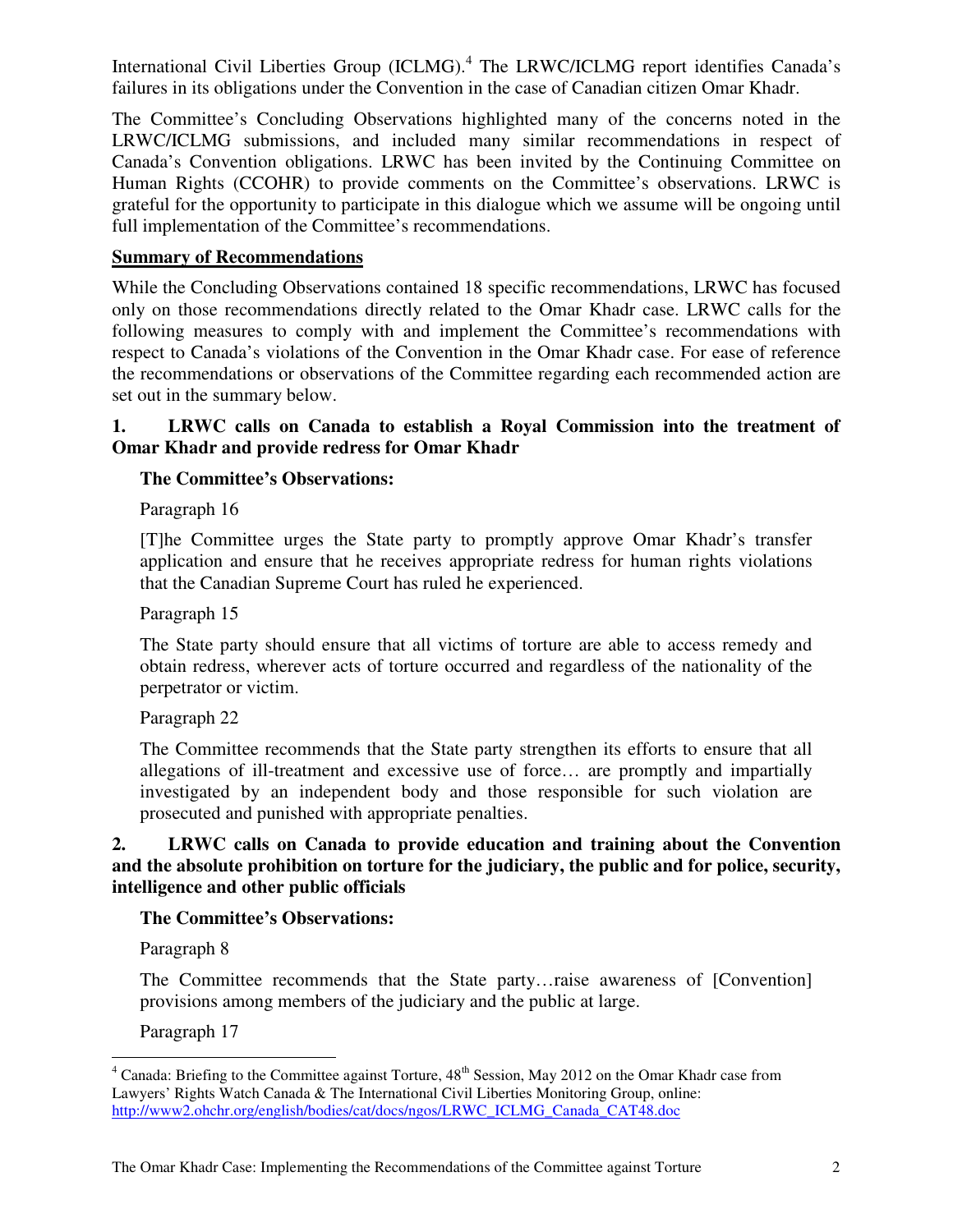The State party should strengthen its provision of training on the absolute prohibition of torture in the context of the activities of intelligence services.

## Paragraph 18

The Committee recommends that the State party….(b) Consider urgently implementing the model for oversight of the agencies involved in national security agencies, proposed by the Arar inquiry;

# **3. LRWC calls on Canada to co-operate with the Committee Against Torture and civil society on implementation and enforcement of Convention obligations**

## **The Committee's Observations**

Paragraph 23

The State party should compile statistical data relevant to the monitoring of the implementation of the Convention obligations at the national level, including data on complaints, investigations, prosecutions and convictions of cases of torture and illtreatment, detention conditions, abuse by public officials, administrative detention, trafficking and domestic and sexual violence and on means of redress, including compensation and rehabilitation, provided to the victims.

#### Paragraph 24

The Committee recommends that the State party strengthen its cooperation with United Nations human rights mechanisms and its efforts in implementing their recommendations. The State party should take further steps ensuring a well-coordinated, transparent and publicly accessible approach to overseeing implementation of Canadian obligations under the United National human rights mechanisms, including the Convention.

#### Paragraph 4

The Committee is aware that the State party has a federal structure, but recalls that Canada is a single State under international law and has the obligation to implement the Convention in full at the domestic level.

## **4. LRWC calls on Canada to ratify the Optional Protocol to the Convention**

## **The Committee's Observations**

Paragraph 25

The Committee urges the State party to accelerate the current domestic discussions and to ratify the Optional Protocol to the Convention against Torture and Other Cruel, Inhuman or Degrading Treatment or Punishment as soon as possible.

## **LRWC Views on the Implementation of Recommendations**

# **1. Establish a Royal Commission into the treatment of Omar Khadr and provide redress for Omar Khadr**

The right of Mr. Khadr to redress for violations of his protected rights is not open to debate. Notwithstanding the rulings of courts in Canada and in the United States confirming those violations, there is still not a complete record, and members of the Cabinet continue to act and make public statements in apparent ignorance of the known facts and the applicable law.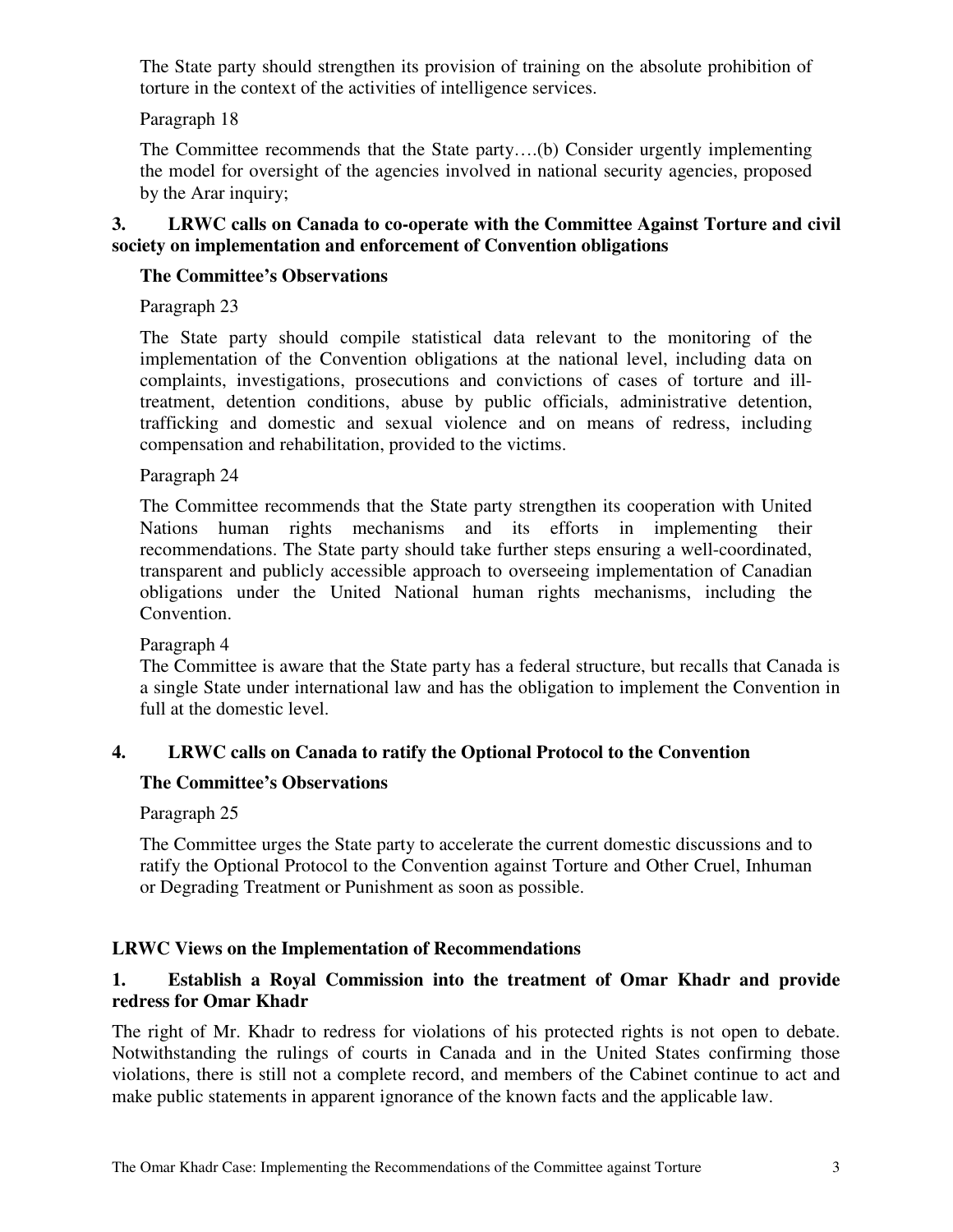In *Hamdan v. United States of America,* United States Court of Appeals for Columbia Circuit on October 16, 2012 court vacated Hamdan's conviction by a Guantanamo Bay military tribunal ruling that 'providing material support to terrorism was not a war crime under either U.S. or international law prior to enactment of the Military Commissions Act of 2006 and prosecution was barred by the prohibition on ex post facto prosecutions. The court noted similarly that conspiracy and spying were not known as war crimes. Mr. Khadr's acceptance of a guilty plea on these charges which were created *ex post facto* by the Military Commission Act of 2006 over four years after the acts in question were alleged to have been committed does not legitimate the charges or the proceedings or his subsequent conviction. The charge of murder by an unprivileged alien combatant is false for a number of reasons. Under Canadian and international law, everyone has an absolute non-derogable right to freedom from prosecution for *ex post facto*  crimes. No one can be lawful held criminally responsible for *ex post facto* offences under either international or domestic laws.

Given these facts, LRWC recommends the establishment of a Commission of Inquiry to examine the violation of Omar Khadr's rights protected by Canadian and international law. The Supreme Court of Canada identified one group of violations of Omar Khadr's *Charter* rights from acts of Canadian officials who interrogated him at Guantánamo Bay prison. In March 2004, when Omar Khadr was 17 years old, U.S. officials subjected him to prolonged sleep deprivation and isolation by moving him to a different cell every three hours for a period of three weeks to prepare him for interrogations by DFAIT and CSIS agents. The Canadian agents proceeded with the interrogations despite having been advised of what had taken place. Justice Mosley of the Federal Court of Canada held that the four Canadian officials violated international human rights laws in the interrogation. He reviewed redacted materials produced by the government of Canada, concluding:

The practice described to the Canadian official in March 2004 [of steps taken by U.S. officials to prepare Khadr for scheduled interviews by Canadian officials] was, in my view, a breach of international human rights law respecting the treatment of detainees under UNCAT and the 1949 Geneva Conventions. Canada became implicated in the violation when the DFAIT official was provided with the redacted information and chose to proceed with the interview. $5$ 

In spite of Canada's Convention obligations, there has been no preliminary investigation into the violations committed by these officials.

In 2008, when adjudicating Mr. Khadr's right to disclosure from Canada, the Supreme Court of Canada ruled "the regime providing for the detention and trial of Mr. Khadr at the time of the CSIS interviews constituted a clear violation of fundamental human rights protected by international law"<sup>6</sup> . The Court accepted the ruling of the United States Supreme Court that the Guantanamo Bay process violated the Charter by denying habeas corpus and that the proposed trial procedures violated the Geneva Conventions. The Court further determined that "[b]y making the product of its interviews of Mr. Khadr available to U.S. authorities, Canada participated in a process that was contrary to Canada's international human rights obligations."<sup>7</sup>

 $\overline{a}$ <sup>5</sup> *Khadr v. Canada (Attorney General),* 2008 FC 807 (CanLII) 6 *Ibid at para. 23.* 

<sup>7</sup> *Ibid at para. 27.*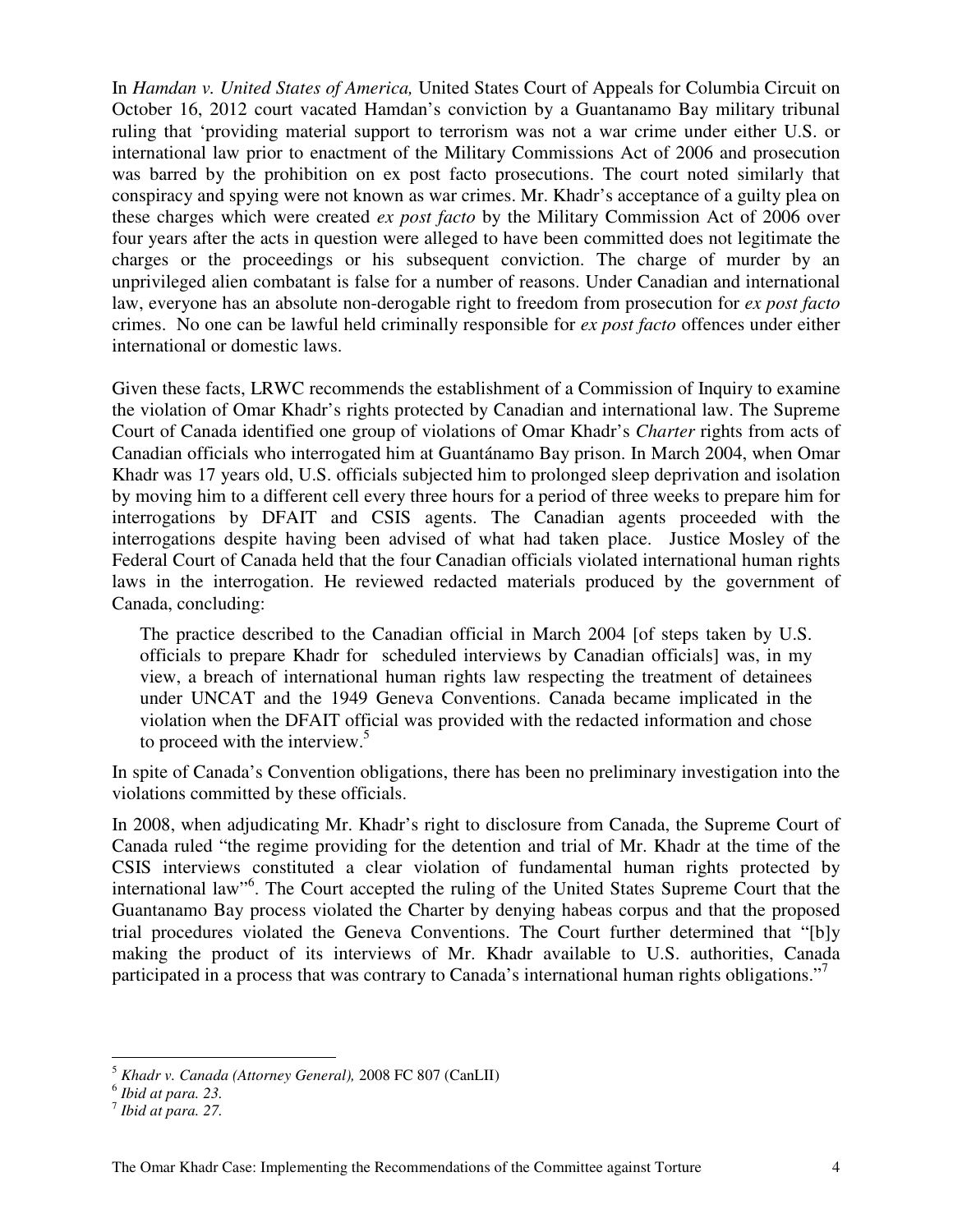The Canadian Executive has not only failed to investigate promptly, or at all. The Canadian Executive has actively resisted attempts to seek adjudication and redress of these abuses through court proceedings, has contested demands for disclosure<sup>8</sup> of the aforementioned interrogations and repatriation made to the Federal Court, the Federal Court of Appeal and the Supreme Court of Canada.<sup>9</sup> Despite the Supreme Court of Canada's specification, that "we are acutely aware that the record before us is incomplete,"<sup>10</sup> the record remains incomplete today, over four years later.

In the circumstances, LRWC calls for a Commission of Inquiry, as it has become apparent that this is the only means to conduct a full investigation and to determine the comprehensive responses to these deficiencies as required by law and to ensure establishment of policies and practices necessary to prevent similar violations. Canadian and international law obliges Canada to ensure full redress—civil and criminal—of the rights violations to which Canadian officials contributed by their acts or omissions. The redress to which Omar Khadr is entitled cannot be determined in the absence of a full and impartial investigation.

## **2. Provide education and training about the Convention and the absolute prohibition on torture for the judiciary, the public and for police, security, intelligence and other public officials**

LRWC research for the publication, *Right to Know Our Rights: International law obligations to ensure international human rights education and training<sup>11</sup>* confirmed lack of familiarity amongst judges and lawyers in British Columbia with the Convention and the apparent absence of Convention training for police.<sup>12</sup> Although the sample of BC judges and lawyers surveyed about their familiarity with Convention obligations was too small to form the basis of statistically reliable conclusions, the results do indicate a problem: 38% of 17 respondent judges reported being "not at all familiar" and 23% "not very familiar" with the Convention against Torture. The situation was worse amongst 131 BC lawyer respondents; 73% of the respondent lawyers reported they were "not at all familiar" or "not very familiar" with the Convention (36% were not at all familiar and 37% not very familiar).

Education for police and law enforcement officials about the Convention and other international human rights treaty obligations was apparently non-existent. In addition, the LRWC report suggests that police training in Canada may not adequately address international human rights. "No [police educators] indicated that international human rights instruments are included in police education curricula."<sup>13</sup> In the province of BC, police are trained by the Justice Institute of BC. While courses include training on policing ethics and professional standards, there is no coverage of international human rights treaties. Municipal police forces' continuing studies on human rights emphasises anti-harassment and anti-discrimination policies based on Canada's and BC's domestic human rights legislation, but no coverage of international human rights treaties.

<sup>10</sup> *Canada v Khadr*, [2008] 2 SCR 125, para. 37.

accessible at http://www.lrwc.org/the-right-to-know-our-rights-international-law-obligations-to-ensureinternational-human-rights-education-and-training/

 $\overline{a}$ <sup>8</sup> The Supreme Court of Canada identified that Canada's refusal to comply with demands for disclosure made by Khadr's lawyers was itself a violations of Mr. Khadr's Charter rights. *Canada v Khadr*, [2008] 2 SCR 125, para. 33.  $9$  As of the date of drafting, canlii.com shows 32 published decisions relating to the two Khadr matters.

http://www.canlii.org/en/ca/scc/doc/2008/2008scc28/2008scc28.html <sup>11</sup> Right to Know Our Rights: International law obligations to ensure international human rights education and *training,* Catherine Morris and Gail Davidson, May 2012, at pp. 78 & 85.

<sup>12</sup> *Ibid,* pp. 71, 72.

<sup>13</sup> *Ibid,* p. 72.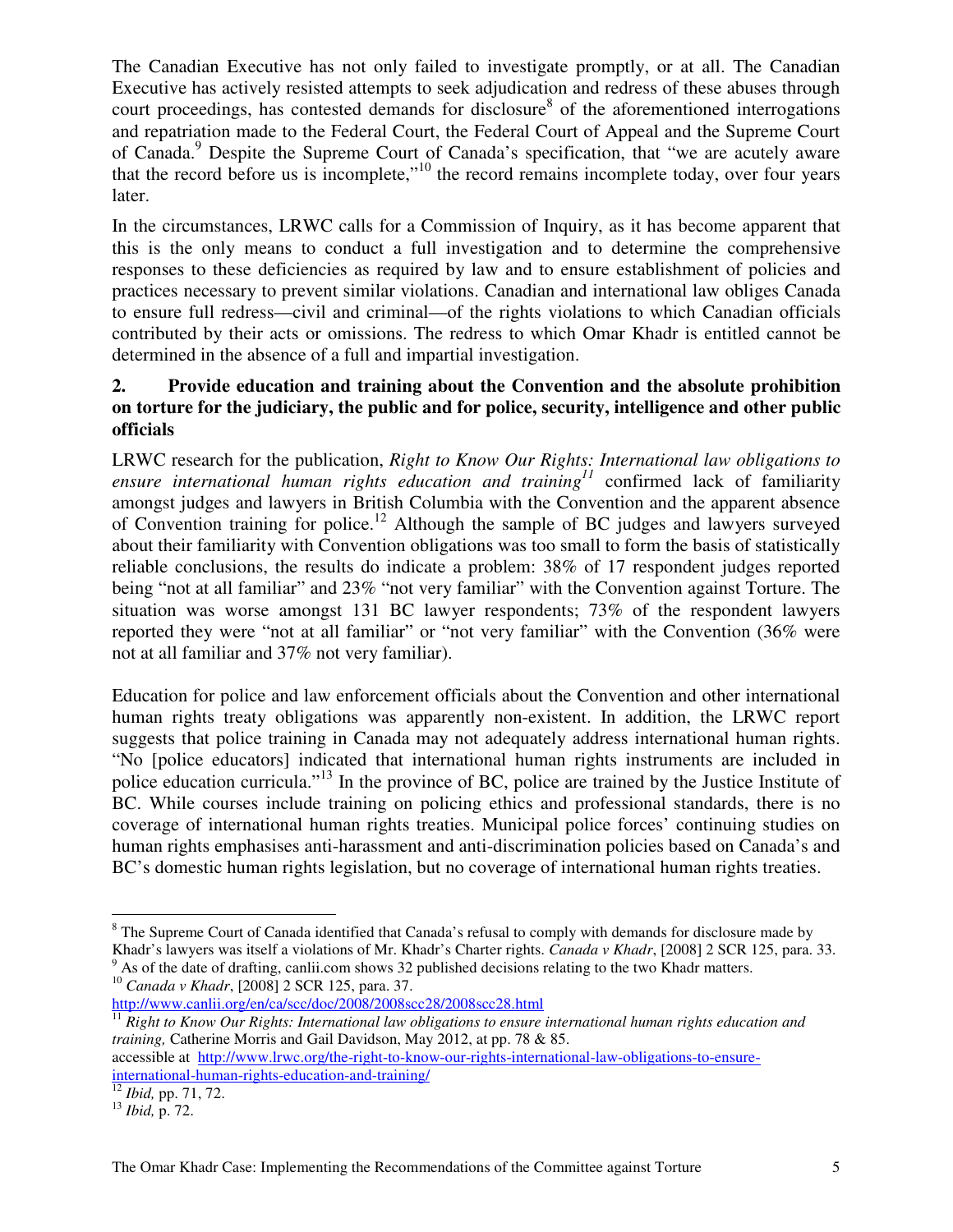While RCMP officers receive considerable training in the *Charter of Rights and Freedoms*, they receive little or no training based about international human rights treaties such as the ICCPR, CERD or UNCAT.<sup>14</sup> The exceptions are police officers engaged in training of police forces in other countries. This is a serious problem in Canada, particularly in light of UN treaty bodies' concerns about persistent human rights violations of the rights of women, children and aboriginal peoples in BC, and concerns about Canada's implementation of the Convention against Torture.

Without adequate education in international human rights, police officers and other public officials responsible for enforcing Canada's legal duty to prevent and punish torture cannot be expected to understand the absolute and non-derogable nature of the prohibition against torture, the absolute duty to prevent and punish torture, and the legal framework which provides mechanisms in Canada to prevent and punish torture wherever it occurs, irrespective of the nationality or status of victims and suspected perpetrators.

In addition, there is a general need for education for all public officials, pursuant to Article 10 of the Convention, including Parliamentarians and all those involved in developing policies, regulations and legislation. This seems of particular concern given the Committee's clear concerns about the Ministerial-level direction to CSIS which the Committee indicates are not currently in line with Canada's obligations under the Convention.

Accordingly, Canada must work with the Provinces and Territories to ensure education training about the Convention at all levels and to ensure evaluation of the efficacy of such education. Levels that require education and training about the Convention include the: public, police and corrections officials, security and intelligence officials, law students, lawyers, judges and prosecutors.

We note that denunciation remains an objective of criminal sanctions and that successful prosecutions are ultimately one effective way to prevent and punish torture. In the absence of both public awareness and awareness among legal professionals including police, bar, and judiciary of the requirements and mechanisms of the Convention, such prosecutions are unlikely to take place.

# **3. Co-operate with the Committee Against Torture and civil society on implementation and enforcement of Convention obligations**

Measures required to improve implementation and enforcement of Convention obligations include: compiling a national database, submitting reports to the Committee in a timely fashion and creating a process for ensuring transparency and consultation with civil society.

**Compile National Data:** The Committee highlighted the lack of comprehensive data at the national level in respect of all aspects of Canada's convention obligations. Compiling relevant statistical information will require the engagement of several branches of government:

 $\overline{a}$ 

<sup>14</sup> Interview and email data, August 2012 through January 2012, Lawyers'' Rights Watch Canada, *The Right to Know Our Rights: International Law Obligations to Ensure International Human Rights Education and Training.* Vancouver: Lawyers'' Rights Watch Canada, 2012. Available at http://www.lrwc.org/the-right-to-know-our-rightsinternational-law-obligations-to-ensure-international-human-rights-education-and-training/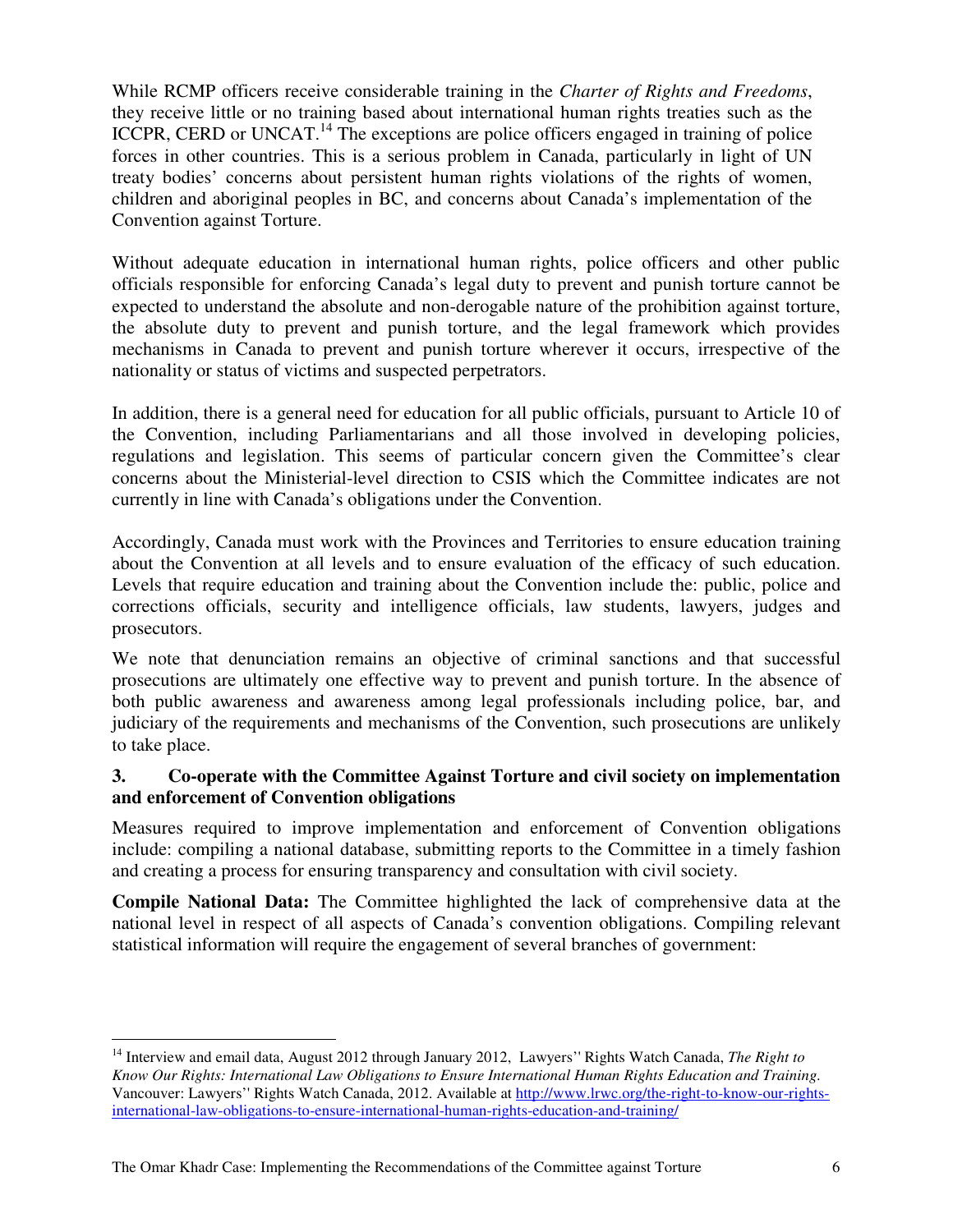- Tracking complaints and investigation will require the collection of relevant data on complaints and follow-up by the RCMP, federal corrections officers, embassy staff, and the Canadian Human Rights Commission.
- The co-operation of the Attorneys-General and the courts of various provinces would provide an even more robust understanding of torture claims, including those made in the courts and human rights tribunals of those provinces and under the mandate of its police forces.
- The tracking should clearly identify claims of torture and abuse by public officials, and abuse while in detention or administrative detention, and the results of internal investigations and administrative enforcement .
- Criminal prosecutions and convictions should be tracked.
- Prosecutions can be compared to the level of criminal complaints and investigations, and also to civil or administrative complaints and claims to assess the level of occurrence, complaint, and enforcement, and to identify obstacles to bringing and adjudicating torture claims.
- Compensation to the victims should be tracked, as well as the avenue used to obtain redress and the time and cost of obtaining redress.
- Rehabilitation of victims should be tracked.

**Submit reports to the Committee in a timely fashion:** The Committee noted that Canada's 6<sup>th</sup> periodic report was received three years late. In addition the Committee noted that the fact that Canada provided written replies to the list of issues three month late and only days before the review, "prevented the Committee from conducting a careful analysis of the information provided by the State party."<sup>15</sup>

Canada's next periodic report to the CAT is due 1 June 2016.

# **4. Ratify the Optional Protocol to the Convention**

In response to the recommendations of several states<sup>16</sup> that Canada ratify the Optional Protocol to the Convention, Canada replied, $^{17}$ 

7. Canada accepts recommendations 2 and 3 as it is conducting the required analysis of its domestic legislation and policies in considering the possible signature/ratification of the CRPD and the OP-CAT.

LRWC questions why a review of the impact of this kind of instrument should take more than six years, and is unaware of such a review or any consultations on the Convention currently taking place federally or within the Provinces.

Paragraph 2 of the Working Group Report on Canada<sup>18</sup> also called on Canada to,

http://lib.ohchr.org/HRBodies/UPR/Documents/Session4/CA/A\_HRC\_11\_17\_Add1\_CAN\_E.pdf <sup>18</sup> Report of the Working group, A/HRC/11/17,  $5<sup>th</sup>$  October 2009, para. 86 (2): http://daccess-dds-ny.un.org/doc/UNDOC/GEN/G09/152/99/PDF/G0915299.pdf?OpenElement

 $\overline{a}$ <sup>15</sup> Consideration of reports submitted by States parties under article 19 of the Convention – Concluding Observations of the Committee against Torture – Canada, CAT/C/CAN/CO/6, 25 June 2012, para. 3.

<sup>16</sup> Brazil, Chile, Liechtenstein, Czech Republic, Denmark, Netherlands, France, Azerbaijan. <sup>17</sup> Reply from Canada, report from the 8<sup>th</sup> June 2009, A/HRC/11/17, Add.1, para 7.